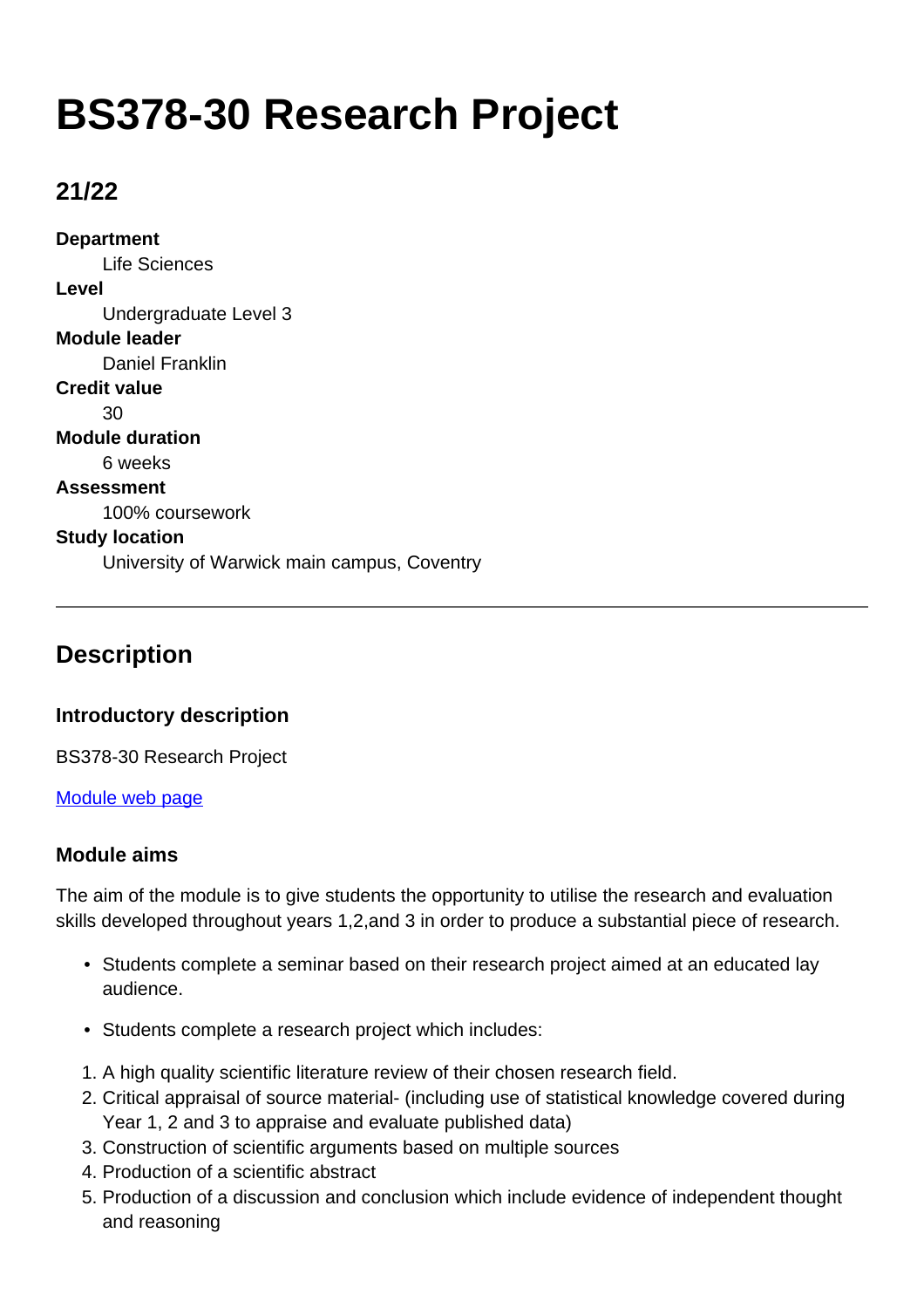6. Evidence of reflective practice (in the form of a longitudinal project diary).

### **Outline syllabus**

This is an indicative module outline only to give an indication of the sort of topics that may be covered. Actual sessions held may differ.

The aim of the module is to give students the opportunity to utilise the research and evaluation skills developed throughout years 1,2,and 3 in order to produce a substantial piece of research.

- Students complete a seminar based on their research project aimed at an educated lay audience.
- Students complete a research project which includes:
- 1. A high quality scientific literature review of their chosen research field.
- 2. Critical appraisal of source material- (including use of statistical knowledge covered during Year 1, 2 and 3 to appraise and evaluate published data)
- 3. Construction of scientific arguments based on multiple sources
- 4. Production of a scientific abstract
- 5. Production of a discussion and conclusion which include evidence of independent thought and reasoning
- 6. Evidence of reflective practice (in the form of a longitudinal project diary).

### **Learning outcomes**

By the end of the module, students should be able to:

- On completing this module, students will be able to:LO1: Plan and engage in an independent and sustained critical investigation and evaluation of a chosen research topic
- LO2: Research and present an oral seminar presentation on the project topic
- LO3: Identify and appraise relevant scientific literature using on-line literature search engines, relate this to appropriate methodologies and draw appropriate conclusions
- LO4: Critically review relevant research papers
- LO5: Demonstrate core statistical understanding, through evaluation of published scientific data and/or datasets given at the start of the project or produced during the project
- LO6: Effectively construct scientific results and arguments, using multiple sources

### **Subject specific skills**

#### **Transferable skills**

.

.